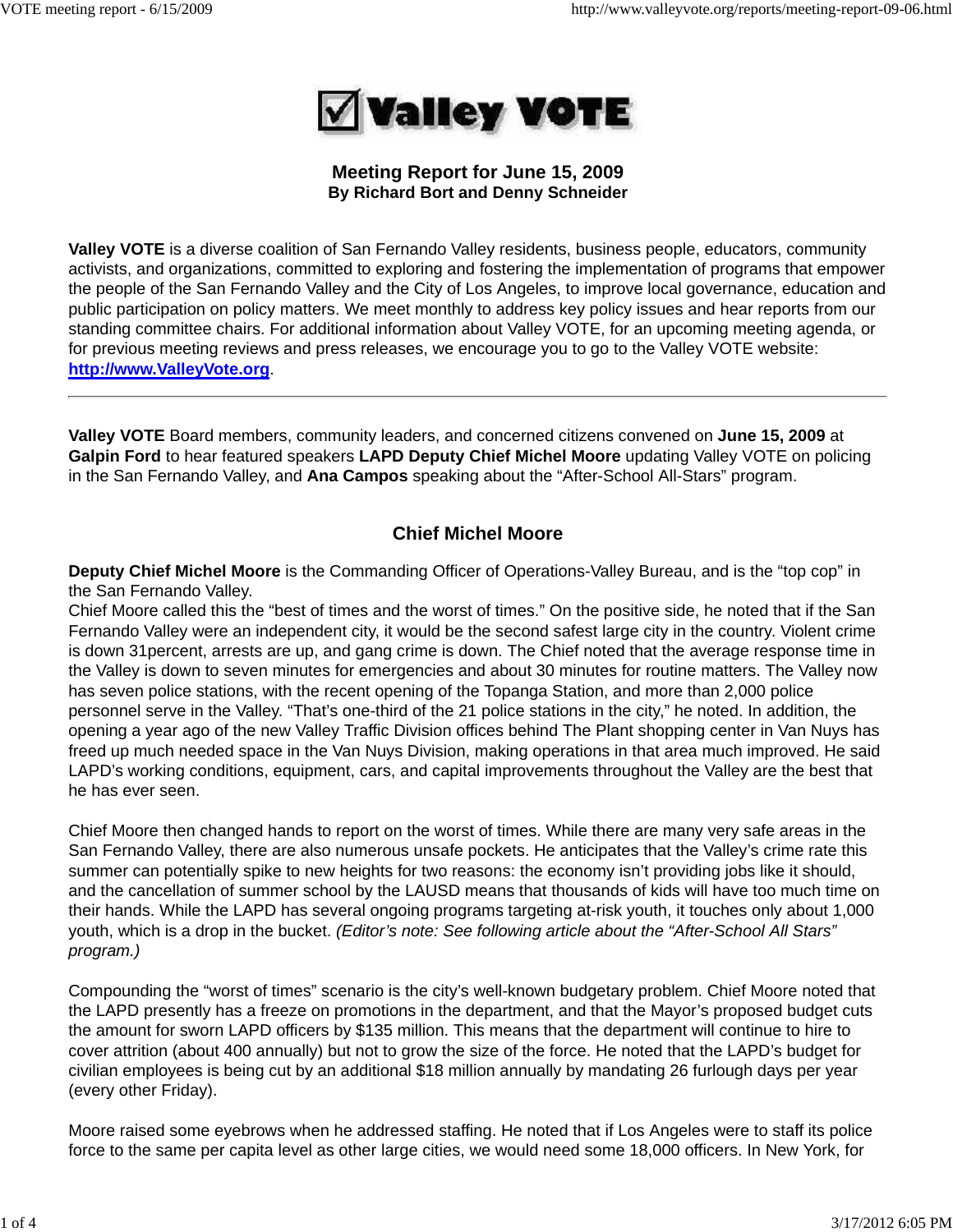example, a citizen doesn't have to wait very long before a squad car passes by on routine patrol throughout the city. But with the annual cost of one unit of approximately \$250,000, consisting of two officers and a fully equipped squad car, there is little hope that Los Angeles will ever approach that size of a police force.

Chief Moore took many questions from the audience, several of which involved the issue of proliferation of storefronts selling "medical marijuana." The number of such storefront outlets has mushroomed in the past year to more than 500, and the City Council recently placed a moratorium on any new outlets. Chief Moore explained that the vast majority of these are bogus fronts for the sale of marijuana to the general public. He said that these sham collectives take in tens of thousands of dollars monthly and they support "grow houses" that have popped up throughout the Valley, often in upscale neighborhoods in foreclosed and abandoned houses.

He explained that the voters approved an initiative (Proposition 209) several years ago that permits groups of people with medical conditions that can be eased through the use of marijuana to get together and form a "collective" to acquire and distribute marijuana for their medical needs. The law was loosely drafted, however, so that virtually anyone can enter a marijuana store, join the collective on the spot, and purchase marijuana. While state law requires a prescription signed by a qualified medical provider, this too has been diluted to the point where a "recommendation" rather than a prescription will be honored.

Chief Moore said, and several people in the audience agreed, that the problem could be solved if prescriptions from real doctors were required, and that the prescriptions could be filled only at licensed pharmacies, just as many other controlled substances are safely sold today.

In the meantime, the LAPD brought a test case to court and got a verdict that now allows the police to go after the sham operations. But, Moore said, he has only so many Narcotics officers to dedicate to this because the gang-related drug trade involves much more violence.

Michel Moore summarized by saying that he supports the idea of "medical marijuana" for its intended purpose, but he strongly opposes the abuse of narcotics.

# **Ana Campos After-School All-Stars**

**Ana Campos** is the Executive Director of After-School All-Stars, Los Angeles, and she was invited to expose this program to Valley VOTE members.

After-School All-Stars (www.la-allstars.org) serves 70,000 youth annually through after school and summer programs in 13 cities across the country, including Los Angeles. California Governor Schwarzenegger is the Honorary Executive Chairman.

The program prepares middle school kids for high school, college, and life by providing comprehensive after school programs offering academic support, enrichment opportunities, and health and fitness activities. The objective is to keep the kids safe and help them achieve success in school and life, and for the kids to have fun, too. After-School All-Stars offers a proven alternative for these children by engaging them in activities and on-going relationships that increase confidence and encourage success in all areas of their lives – at home, in school and in the community.

Funding comes from a variety of sources including federal and state grants (under an initiative passed several years ago) and private donations. State funding gives priority to Title 1 schools, which are those that have high numbers or high percentages of poor children.

After-School All-Stars has programs for ages 10 to 18 with lower than normal class size staff to student ratios in several local senior and junior high schools. ASAS recognized the importance of early intervention, so they created a model after-school program for middle-school kids (ages 10 to 14) that can be replicated anywhere across the country. In Los Angeles, the LAUSD provides the facilities and After-School All-Stars provides the programs. In the San Fernando Valley, the program operates at four middle schools: Mt. Gleason MS (Sunland), Mulholland MS (Lake Balboa), Porter MS (Granada Hills), and Vista MS (Panorama City/North Hills).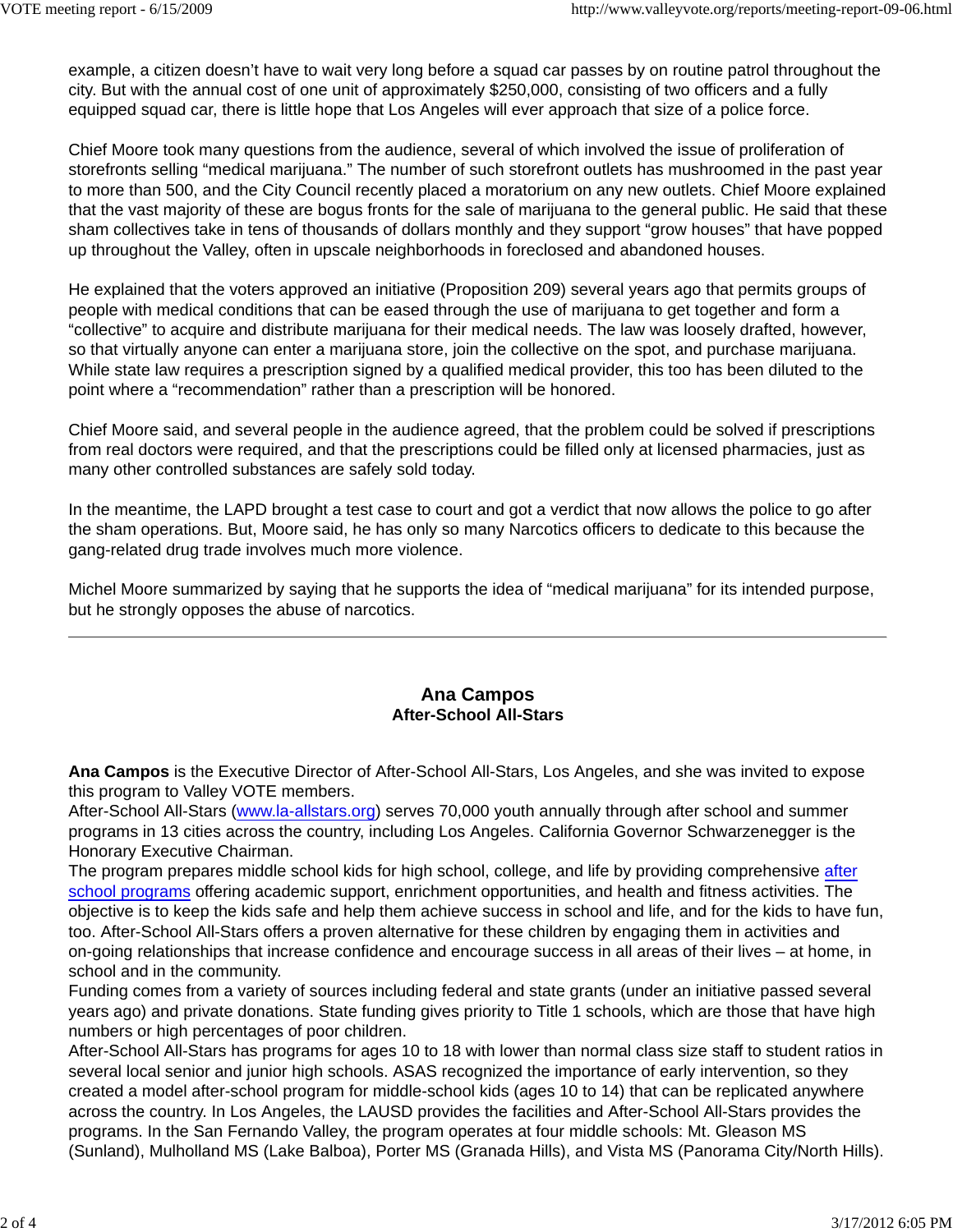The Valley programs seek to instill leadership by getting the kids involved in community events and service. Campos said that by building leadership skills and self esteem, the kids will be less likely to turn to gangs because they are kept busy and insulated from the streets after school. Also, they are more likely to stay in school instead of dropping out if they can get through the 9th grade, she said.

Ms. Campos is particularly concerned about the programs during this summer because LAUSD has canceled summer school and will close all campuses. This will hit hardest the poorer part of the population, especially where parents work for low wages and cannot afford to pay for programs that might otherwise be available. Aside from losing the use of these facilities for the duration, apparently LAUSD will have to return certain grant funds that were obtained for these programs if the programs are not held at the schools.

### **Valley VOTE Committee Reports and Announcements**

# **Housing**

**Vic Viereck** reported that the recommendation that the City Council approve the Point of Sale Sidewalk Repair Program has reared its ugly head once again. If adopted by the City Council, the seller of a home would be responsible for repairing any buckling or other damage to the sidewalk before the close of escrow.

# **Airports**

**Denny Schneider** reported that the sharp decline in aircraft traffic at LAX is being felt financially. Airport revenues are down sharply from collection of fewer landing fees, less parking and concession revenues, fewer passengers on whom to levy boarding charges, etc., which is hurting LAWA's ability to maintain and upgrade the airport's facilities.

Nevertheless, the Runway Status Lights pilot program went live this month. This is an electronic system of traffic lights embedded in runways and taxiways to control aircraft when crossing active runways to avoid incursions.

Meanwhile, Burbank Airport's request to the FAA to approve shifting nighttime flights to Van Nuys Airport is expected to be answered by the FAA in September. Some sources expect the FAA to turn down this request. (*See the June 12,2008 Press Release on the Valley VOTE website opposing the Part 161 Study)*

# **Finance**

**Richard Bort** discussed the structure of DWP's seemingly ever increasing electric rates, following on last month's discussion of DWP's water rates. Contact Bort for copies of the informative handouts at: rbort@earthlink.net

### **Membership**

**Richard Leyner** announced that Valley VOTE's annual fundraiser will follow the successful pattern established over the past several years. This will be an opportunity for Valley VOTE members to mingle and network with local politicians and each other, and will be held on Saturday evening, August 29, at Richard's home featuring a buffet dinner.

### **Department of Water and Power Update**

**Jack Humphreville** discussed the DWP's budget, which calls for power rates to go up by 16 percent and water rates to increase by 28percent. DWP's credit rating has begun to slip as its debt ratio has risen from 50 percent to 60 percent, due in large part to sizable increases in funds transfers from the DWP to the city's General Fund, which has put pressure on the DWP to raise rates. Jack noted that of the three elements that comprise the electric rates, the Energy Cost Adjustment Factor (ECAF) will be going up at the rate of 2 percent per quarter instead of ¼ percent per quarter as in the past. The energy charge component, of course, represents about 60percent of the all-in charge per kilowatt hour, so this change will have a dramatic impact on our electricity costs.

Jack has been appealing for the DWP to establish a Rate Payers Advocate. He noted that the DWP's Board of Water and Power Commissioners last October turned down the recommendation of its then-president, Nick Patsouras, to establish a Rate Payers Advocate. Since then, we have had the Measure B fiasco, Shortage Year